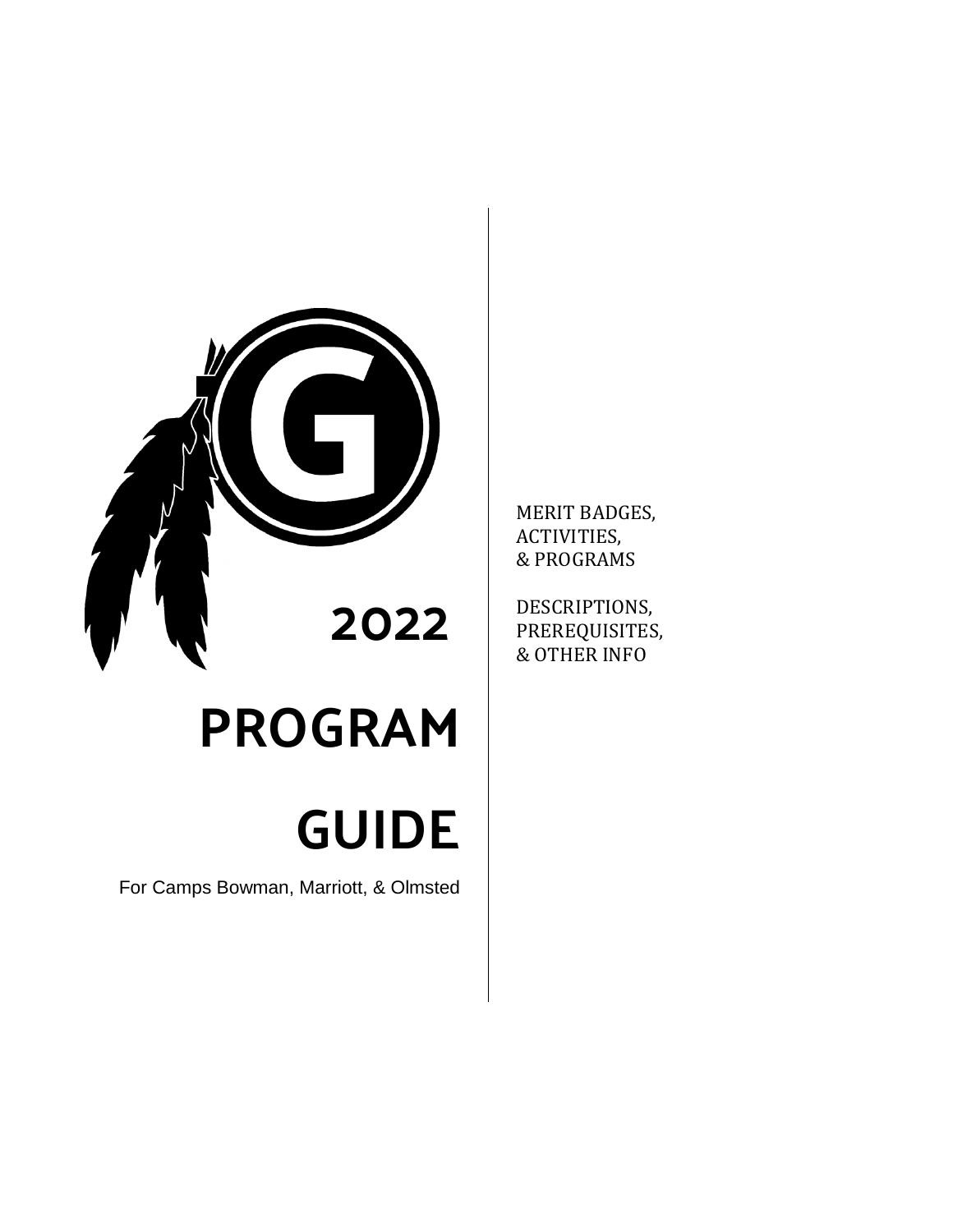# **Table of Contents**

# **COVID-19 Protocols**

Stay up to date with the latest COVID protocols with regards to merit badges and other activities on Goshen COVID protocols page: www.gotogoshen.org/coronavirus

## **A Note on Limited Class Size**

Due to COVID-19, all classes will have size limits. These classes are first come, first served. Once classes are full, further sign ups will be placed on a waitlist and added as space opens.

## **A Note on Prerequisites**

Some Merit Badges have requirements which cannot (or should not) be completed at camp. These requirements may be completed before or after camp, but in order to complete the badges at camp, we will need evidence of completion of prerequisites.

#### **If it says to do something (such as cook a meal, meet with your family, etc…)**

Bring a note from an adult who was there and can verify completion of the requirements (ie family member, scoutmaster, troop adult leader, etc.) Pictures are not required, but are welcome.

#### <span id="page-1-0"></span>**If it says to make something (such as prepare a survival kit, make an exercise plan, etc…)** Bring what you made to show your instructor! This includes written products such as menus and other documents.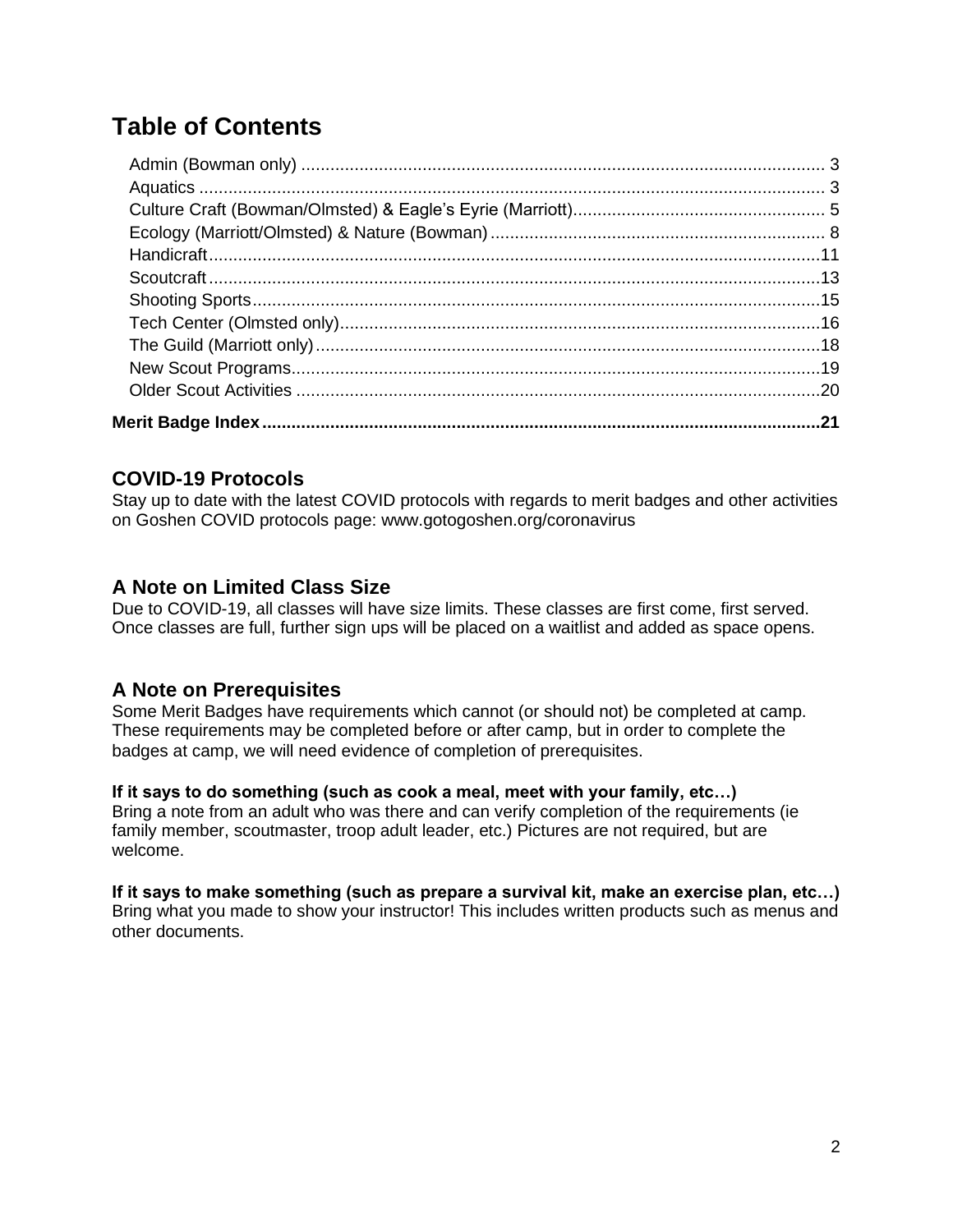# **Admin (Bowman only)**

First Aid Merit Badge

*At Camp Bowman. See main entry under Scoutcraft.*

# <span id="page-2-0"></span>**Aquatics**

**Please Be Aware: Campers must pass BSA Swimmer's Test to take Aquatics Merit Badges.**

# Adult Classes

#### *Camp Bowman exclusive!*

This time slot in the afternoon will cover the BSA Swimming and Water Rescue certification. Looking for practical skills to build upon your Safe Swim Defense training? This is the class for you. Sign up in advance in the online registration. Not attending Camp Bowman? Most camps will provide skill or certification training upon request. Ask your camp's Aquatics Director about training opportunities.

**Prerequisites: Pass swimmer's test, complete Safe Swim Defense training**

# Canoeing Merit Badge

Learn the skills necessary to canoe with confidence and style.

**Prerequisites: Pass swimmer's test.**

# Free Swim/Open Swim

Come cool off in the afternoon! Be sure to bring a buddy. All levels of swimming ability welcome.

# Instructional Swim

Not a Merit Badge. Basic swimming skills instruction with completing the BSA Swimmer's Test in mind. Good for new swimmers wishing to pass their swim check before the end of the week. **Prerequisites: None**

# Kayaking Merit Badge

Flat water kayaking with instruction dedicated to other types you may experience. A good sense of balance helps a lot!

#### **Prerequisites: Pass swimmer's test.**

# Lifesaving Merit Badge

#### *Eagle-required*

A good challenge for older Scouts with powerful swimming skills, teaching basic water rescue skills and knowledge. Long sleeve button-down shirt, pants, belt, shoes, and socks need to be brought to camp. *Some requirements in this badge involve physical proximity.*

**Prerequisites: Pass swimmer's test, 2a, 16b**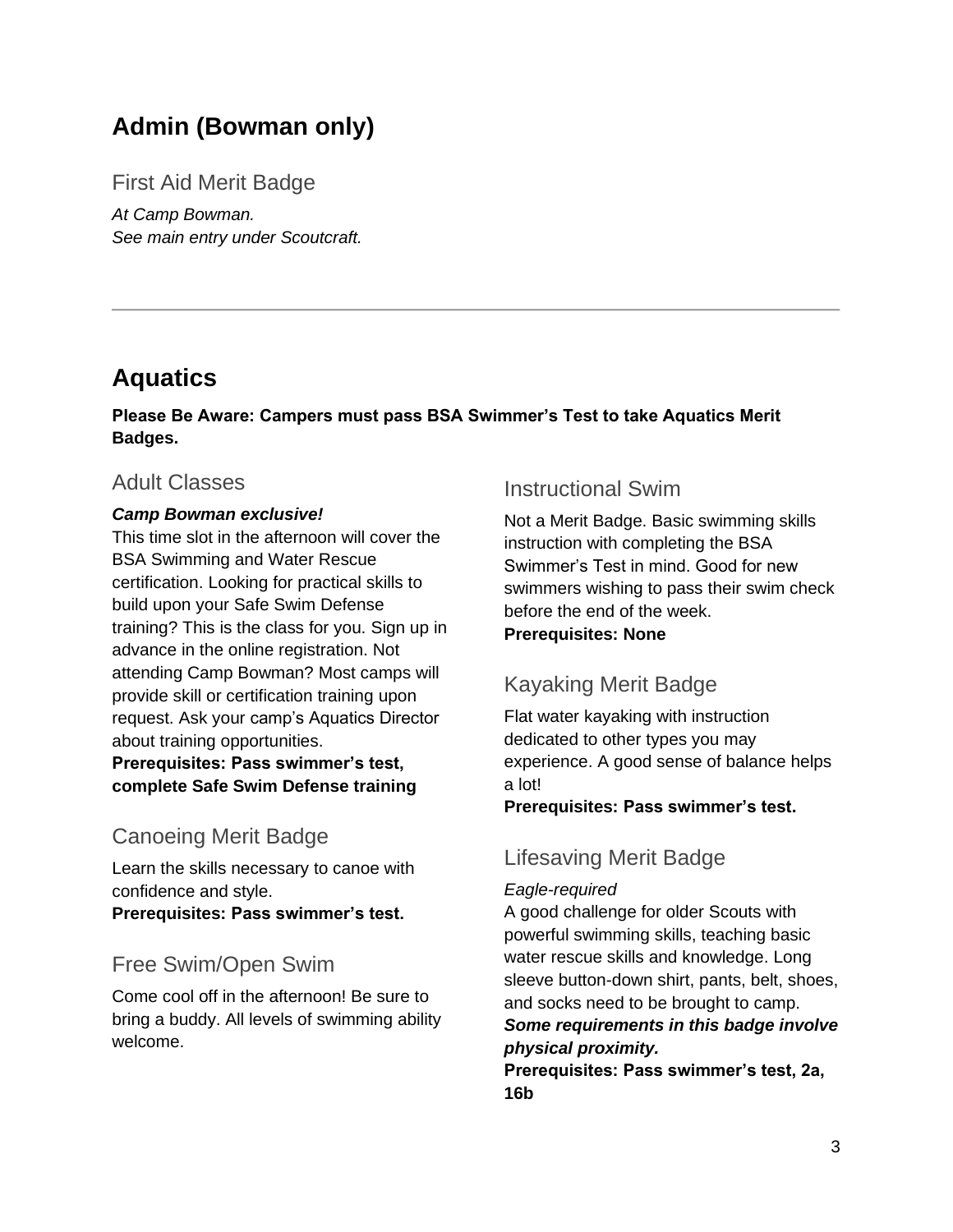# Mile Swim Award

#### **Good for Older Scouts.**

An advanced challenge for strong swimmers! It's not just about completing evening program's Mile Swim! Check in with the Aquatics Director to complete the other requirements and earn the Award. **Prerequisites: Pass swimmer's test.**

# Motorboating Merit Badge

#### *Camp Bowman exclusive!* **Recommended for 14 years and older.**

This course allows you to take out a motorboat and learn to drive around beautiful Lake Merriweather. *Some requirements in this badge involve physical proximity.* **Prerequisites: Pass swimmer's test.**

# Open Boating

Check out a boat and enjoy the serenity of the lake. Bring a buddy! Must be a swimmer to use a canoe or kayak or pilot a rowboat. If a beginner, can be a passenger in a rowboat with an adult who is a swimmer and a buddy.

# Rowing Merit Badge

Instruction on how to pilot a rowboat and other rowing craft effectively. Good workout for those inclined to strengthen their arms. **Prerequisites: Pass swimmer's test.**

# Small Boat Sailing Merit Badge

**Recommended for 13 years and older.**

An especially fun badge that teaches sailing on single and multi-hulled vessels shorter than 15 feet in length. Requires a good observer with coordination to do well. *Some requirements in this badge involve physical proximity.* **Prerequisites: Pass swimmer's test**

# Swimming Merit Badge

*Eagle-required*

**Good for new Scouts.**

Intermediate swimming instruction on the finer points of in-water locomotion and safety.

*Some requirements in this badge involve physical proximity.* **Prerequisites: Pass swimmer's test**

# Water Sports Merit Badge

*Camps Bowman & Marriott exclusive!* **Recommended for 14 years and older.**

Waterskiing or wakeboarding instruction for fit older Scouts who enjoy a challenge. Must have good balance and overall strength to withstand the stresses involved.

*Some requirements in this badge involve physical proximity.*

**Prerequisites: Pass swimmer's test.**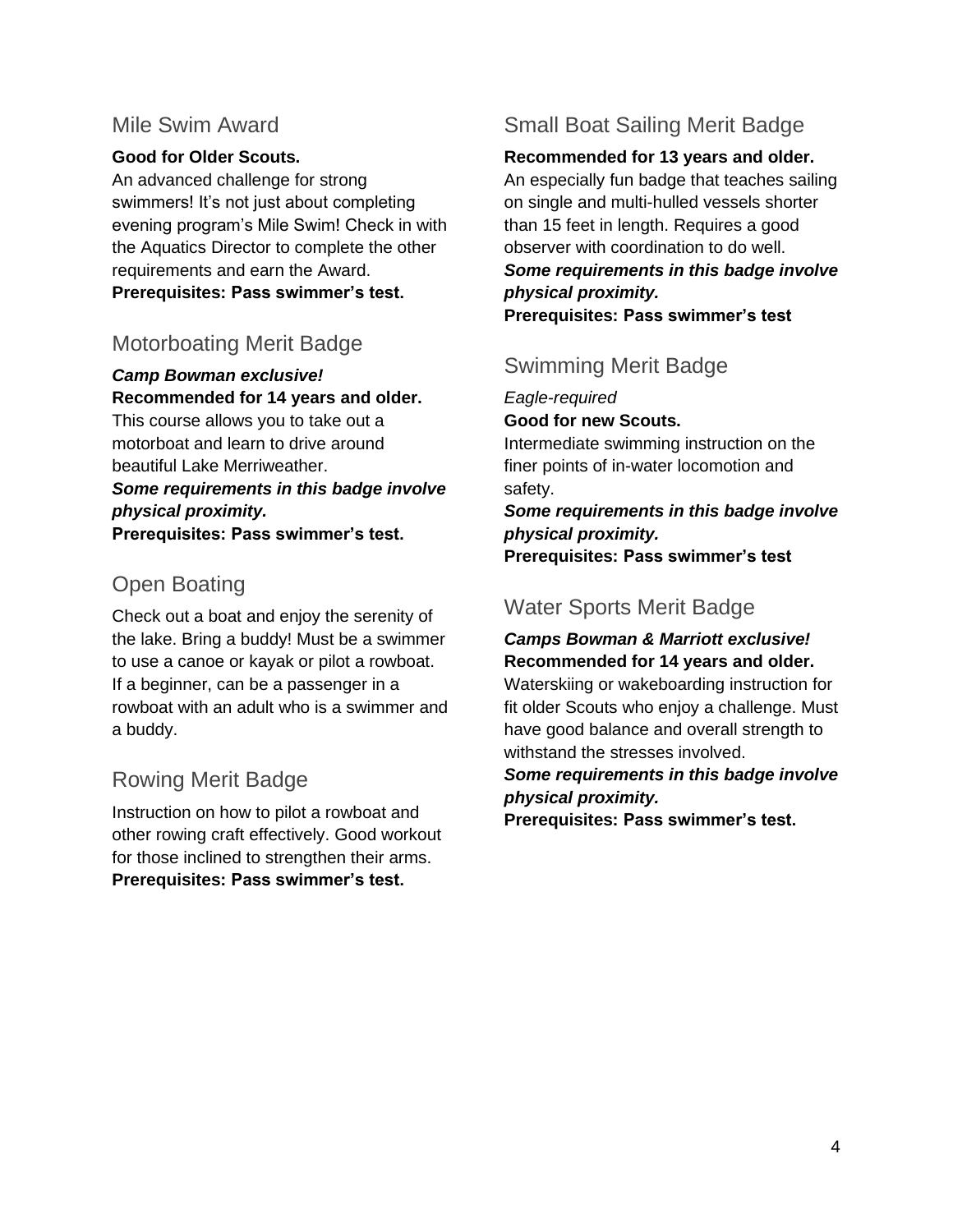# <span id="page-4-0"></span>**Culture Craft (Bowman/Olmsted) & Eagle's Eyrie (Marriott)**

# American Business Merit Badge

#### *Camp Marriott exclusive!*

*Camp Marriott: Combined with American Labor Merit Badge.*

It's just good business! Learn about starting and running a business in the USA and how it ties into the local, national, and global economy.

#### **Prerequisites: None**

## American Cultures Merit Badge

#### *Camp Marriott exclusive!*

*Camp Marriott: Combined with American Heritage Merit Badge.*

Explore the contributions of different racial, cultural, national, and ethnic groups to the melting pot that is the United States of America.

**Prerequisites: None**

# American Heritage Merit Badge

#### *Camp Marriott & Olmsted exclusive!*

*Camp Marriott: Combined with American Cultures Merit Badge.*

*Camp Olmsted: Combined with Scouting Heritage Merit Badge.*

Scouts will learn about the rich culture and heritage of the United States of America from our founding in 1776 to present day and what things in our past have developed or current traditions.

**Prerequisites: 3c, 4**

## American Labor Merit Badge

#### *Camp Marriott exclusive!*

*Camp Marriott: Combined with American Business Merit Badge.* Learn about the past and present of the American labor movement. **Prerequisites: None**

# Archaeology Merit Badge

#### **Recommended for 13 years and older.**

Before written history, we only have one way to discover our past. **Prerequisites: None** *Offered at Ecology at Camp Marriott.*

# Architecture Merit Badge

#### *Camps Bowman & Olmsted exclusive!*

Building has always satisfied the human need to create something of meaning. Even the simplest form of architecture is a work of art that requires thought and planning.

**Prerequisites: 1a, b**

*Offered at Handicraft at Camp Bowman.*

# Chess Merit Badge

#### **Good for new Scouts.**

Scouts in this badge will learn the basic terminology and strategy of the centuries old game of chess, including reacting against an opponent and planning your moves.

**Prerequisites: None**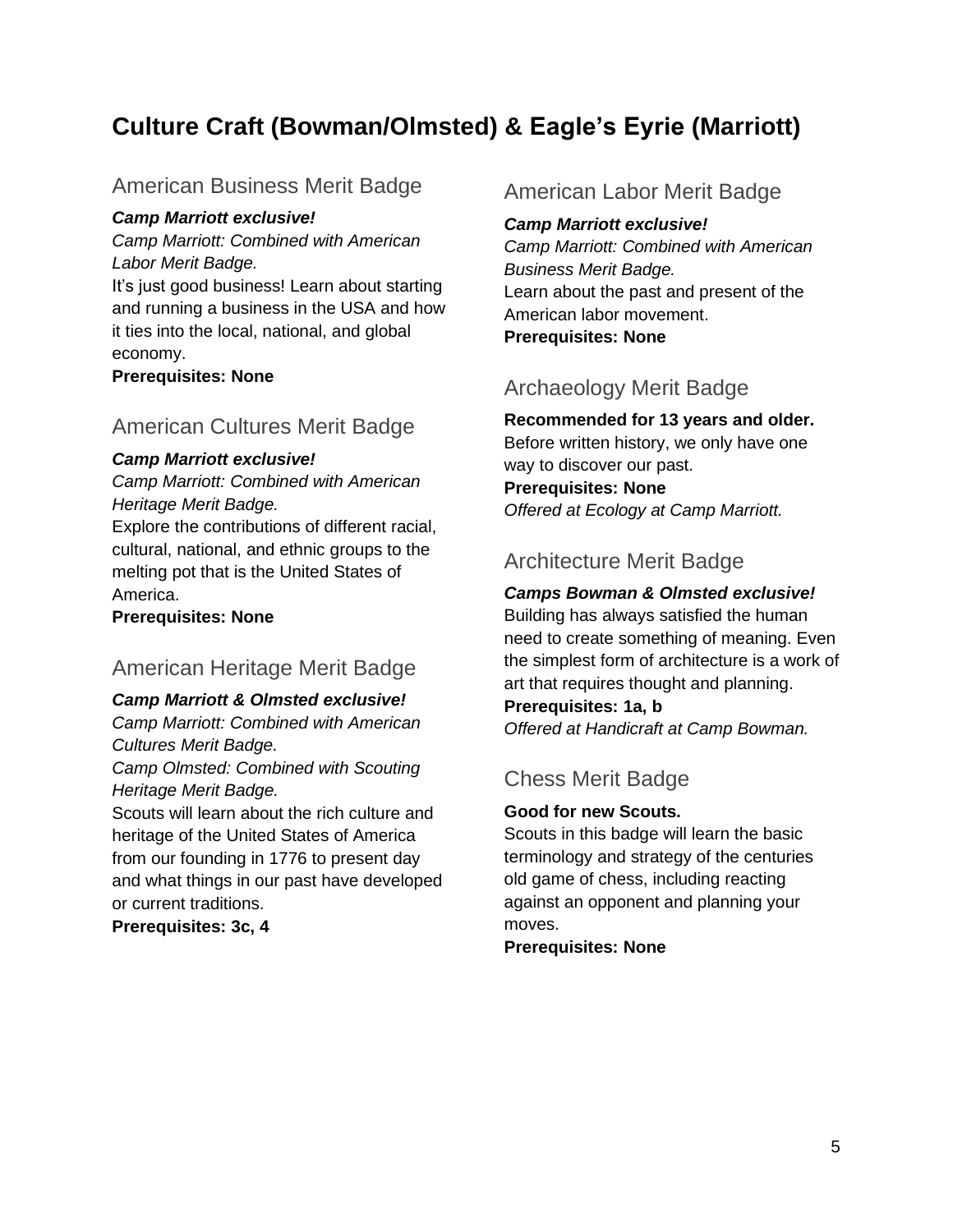# Citizenship in the Nation Merit **Badge**

#### *Eagle-required*

#### **Recommended for 13 years and older.**

Scouts will learn about what it takes to be a good citizen in the United States of America. Be prepared to participate as well as write on multiple days.

**Prerequisites: 5, 7**

# Citizenship in the World Merit Badge

#### *Eagle-required*

#### **Recommended for 13 years and older.**

Scouts will learn about being good world citizens by learning about their responsibilities as such and the responsibilities of other people all around the world. Be prepared to participate in class.

**Prerequisites: None**

# Communication Merit Badge

#### *Eagle-required*

Scouts will learn about the importance of good communication and how vital communication is to our everyday lives. Be prepared to write a 5 minute speech, an advertisement, and have discussions. Requires time outside of class. Pencil and paper must be brought every day.

#### **Prerequisites: 8**

*Offered at the Tech Center at Camp Olmsted.*

# Crime Prevention Merit Badge

#### *Camps Bowman & Olmsted exclusive!*

Awareness is the first step in preventing crime. Learn how agencies and programs in your community work to prevent crime and what you can to do to help.

#### **Prerequisites: 4, 7** *Offered at Handicraft at Camp Olmsted.*

# Entrepreneurship Merit Badge

#### *Camp Marriott exclusive!*

*Camp Marriott: Combined with Salesmanship Merit Badge.* Learn about starting businesses and think up your own. **Prerequisites: 3**

# Goshen History Badge

#### *Camps Bowman & Marriott exclusive! Camps Bowman & Marriott: Part of Evening*

*Program*

Not a Merit Badge. Learn the legends and lore of Goshen Scout Reservation. From the origins and ghost stories to the modern day events that shaped our camp.

# Journalism Merit Badge

#### *Camp Olmsted exclusive!*

*Camp Olmsted: Combined with Photography Merit Badge.* Get the scoop on how to gather facts and report the news.

**Prerequisites: 2, 4**

# Moviemaking Merit Badge

*Camps Marriott & Olmsted exclusive!*

Make a movie of your week at camp with the skills you learn in this badge.

#### **Prerequisites: None**

*Offered at Handicraft at Camp Marriott.*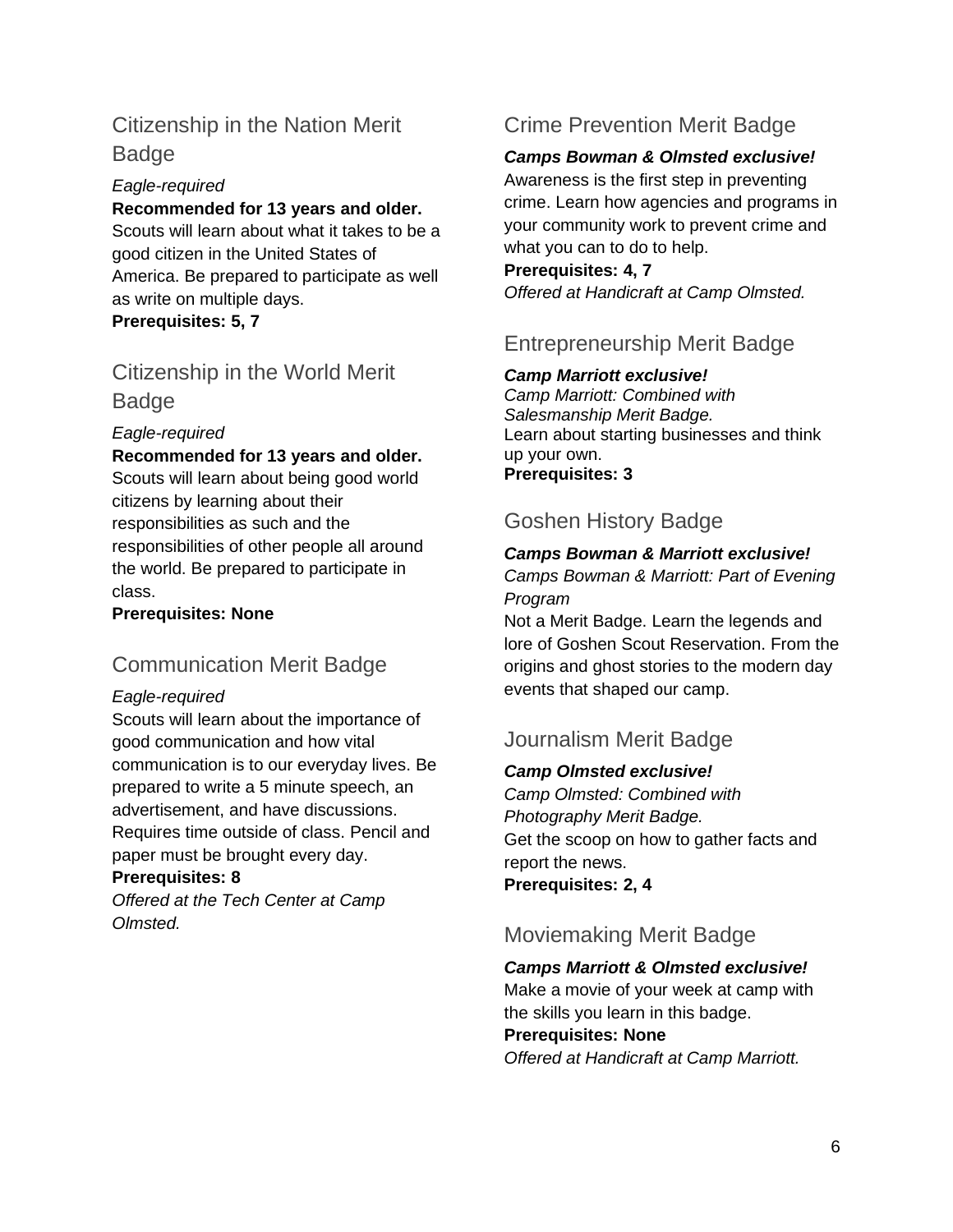# Music Merit Badge

### *Camp Olmsted exclusive!*

One of the original 57 Merit Badges issued by the BSA, this badge is great for Scouts with an interest in music and basic music theory.

#### **Prerequisites: 3**

# Personal Management Merit Badge

#### *Eagle-required*

#### *Camp Marriott exclusive!*

Learn the basic life skills of managing personal finance, making budgets, and managing your time.

**Prerequisites: 1ab, 2, 8**

# Photography Merit Badge

*At Camp Olmsted. See main entry under Handicraft.*

# Public Speaking Merit Badge

#### *Camps Bowman & Marriott exclusive!* Develop your confidence speaking in front of a group. This course will include multiple opportunities to write and deliver speeches and talks in front of a group. **Prerequisites: None**

# Salesmanship Merit Badge

#### *Camp Marriott exclusive!*

*Camp Marriott: Combined with Entrepreneurship Merit Badge.* Study how salespeople work and learn how you can use the skills in your life. **Prerequisites: 5**

# Scouting Heritage Merit Badge

#### *Camps Bowman & Olmsted exclusive!*

*Camp Bowman: Part of Evening Program Camp Olmsted: Combined with American Heritage Merit Badge.* Released in 2010 in celebration of Scouting's centennial, this badge is an introduction to the history of Scouting as well as the history of their Troop. **Prerequisites: 4, 6**

# Theater Merit Badge

## *Camp Bowman!*

Scouts will learn to appreciate live performances as members of the audience as well as go behind the footlights to see the view from the other side. **Prerequisites: 1**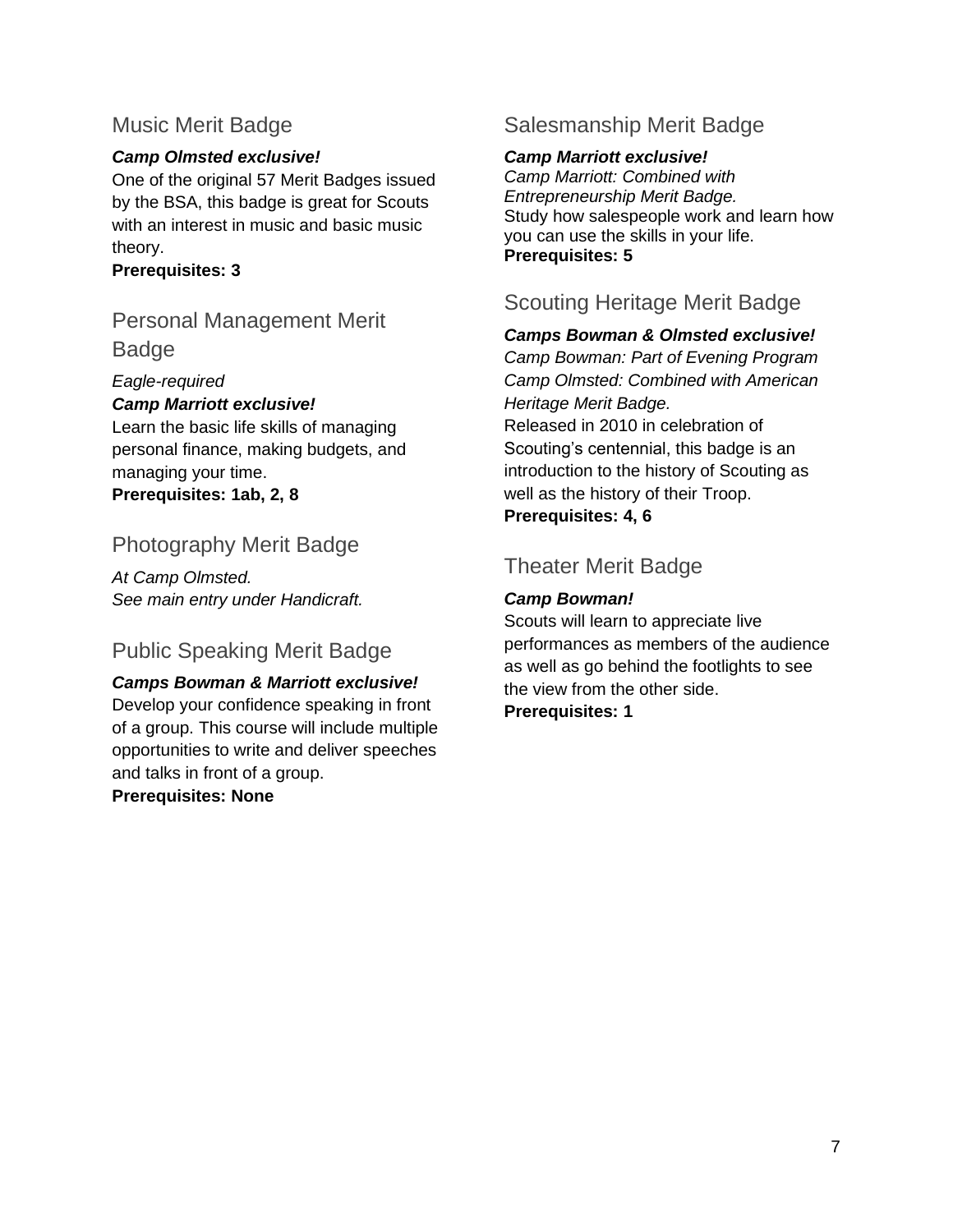# <span id="page-7-0"></span>**Ecology (Marriott/Olmsted) & Nature (Bowman)**

# Animal Science Merit Badge

*Camps Marriott & Olmsted exclusive!* Get an introduction to the biology of farm animals. This badge covers general topics on a range of farm animals and goes in depth into horses. **Prerequisites: None**

# Archaeology Merit Badge

*At Camp Marriott See main entry under Culture Craft.*

# Astronomy Merit Badge

Address the allure of reaching beyond our own world. Scouts must be available for several nights to participate in a star party on a clear night.

#### **Prerequisites: 5b**

*Offered at the Tech Center at Camp Olmsted.*

# Bird Study Merit Badge

Learn about the diversity and impact of birds in the environment. This is a time consuming badge and requires work outside of instruction time.

**Prerequisites: 5**

# Chemistry Merit Badge

#### *Camps Bowman & Olmsted exclusive!* **Good for older Scouts.**

Explore and experiment with the behaviors and interactions of chemicals we use in our everyday lives and see how chemistry is used in the world.

**Prerequisites: None**

# Environmental Science Merit Badge

*Eagle-required*

#### **Recommended for 13 years and older.**

Learn about the relevance of the scientific view of nature. This is a time consuming badge and requires work outside of instruction time.

#### **Prerequisites: None**

# Fish and Wildlife Management Merit Badge

#### *Camp Olmsted exclusive!*

Learn how various fish and animal populations are managed. Requires time outside of class. 7c can be completed at camp if Scout catches three fish. **Prerequisites: 7**

# Fishing Merit Badge

*At Camp Bowman See main entry under Scoutcraft.*

# Forestry Merit Badge

Learn about the importance of forests to humans and wildlife and how they are managed. Requires siesta event to meet a forester.

#### **Prerequisites: None**

# Geology Merit Badge

*Camps Marriott & Olmsted: Combined with Mining in Society Merit Badge.* Even the rocks have a story to tell. **Prerequisites: None**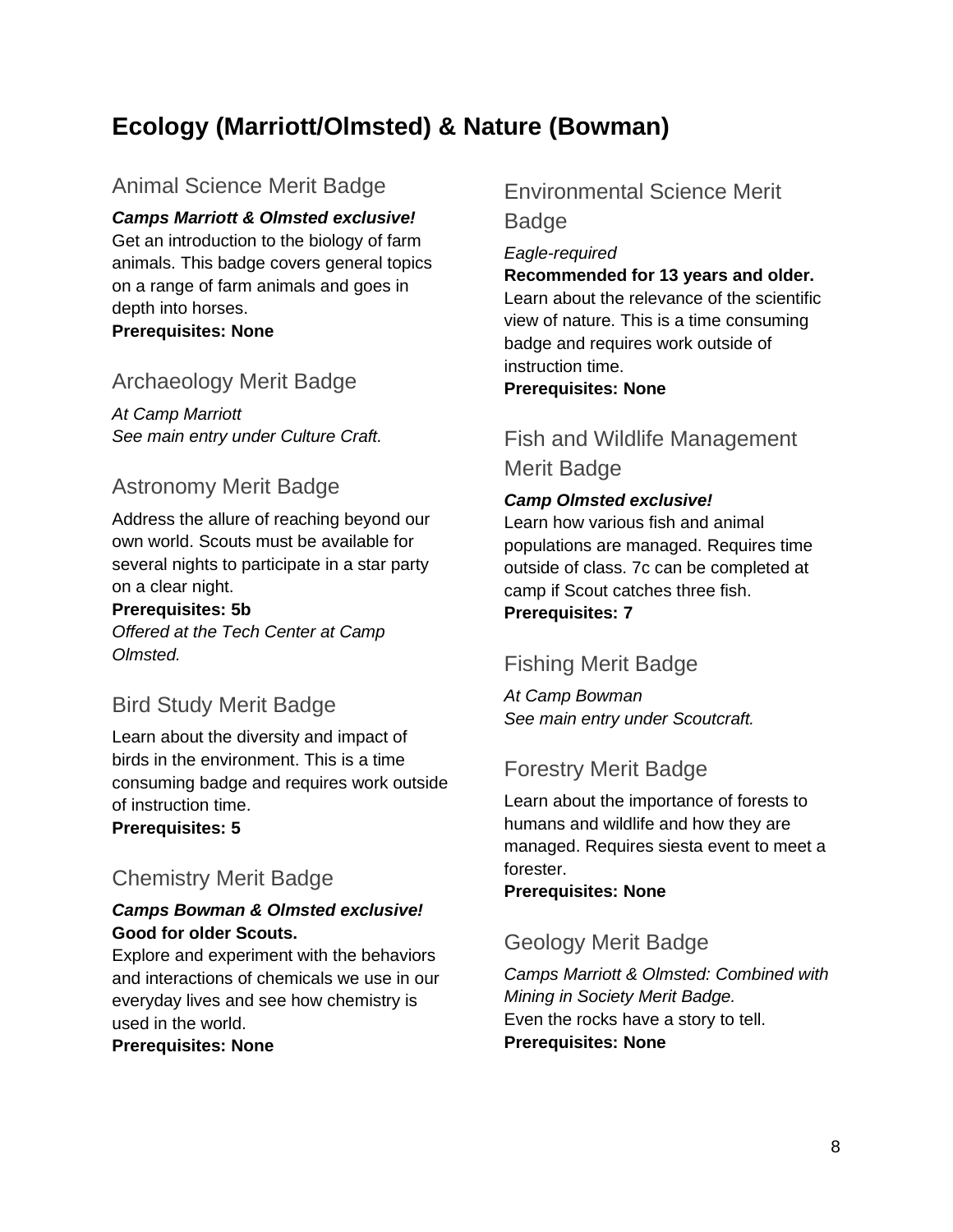# Insect Study Merit Badge

*Camps Bowman!* Learn about a group of organisms which are very different from us. This is a time consuming badge! **Prerequisites: 5ab, 6a, 9**

# Mammal Study Merit Badge

#### **Good for new Scouts.**

*Camp Marriott: Part of Open Program. Camp Olmsted: Combined with Nature Merit Badge.*

Find out how mammals play into the ecosystem.

**Prerequisites: None**

# Mining in Society Merit Badge

#### *Camps Marriott & Olmsted exclusive!*

*Camps Marriott & Olmsted: Combined with Geology Merit Badge.*

Explore both the history and current status of mining and learn about modern mining careers and mining safety.

**Prerequisites: None**

# Nature Merit Badge

#### *Camp Olmsted exclusive!*

#### *Camp Olmsted: Combined with Mammal Study.*

Understanding the connection between soil, plants, and animal life and the impact we have upon it, is important to preserving the wilderness and to our own well-being as members of the web of nature. Requires a large amount of requirements to be completed outside of instruction time. **Prerequisites: 4 (if can not complete at camp)**

# Nuclear Science Merit Badge

#### *Camp Marriott & Olmsted exclusive!*

Nuclear energy is used in many different disciplines today, from medicine to space exploration. Learn about the parts of an atomic nucleus and the energy that it can produce.

**Prerequisites: None**

# Oceanography Merit Badge

#### **Good for older Scouts.**

An opportunity to study the greater part of the Earth. Requires completion of a 500 word essay.

**Prerequisites: None**

# Plant Science Merit Badge

#### *Camp Olmsted exclusive!*

Discover how plants live, breath, and breed. Learn about plant biology and how they interact with the ecosystem. Requires time outside of class.

**Prerequisites: None**

Reptile and Amphibian Study Merit Badge

#### *Camp Olmsted exclusive!*

Learn about the biology and habitat of reptiles and amphibians. **Prerequisites: 8**

Soil and Water Conservation Merit Badge

#### *Camp Olmsted exclusive!*

Learn about the underlying reason for our survival.

**Prerequisites: None**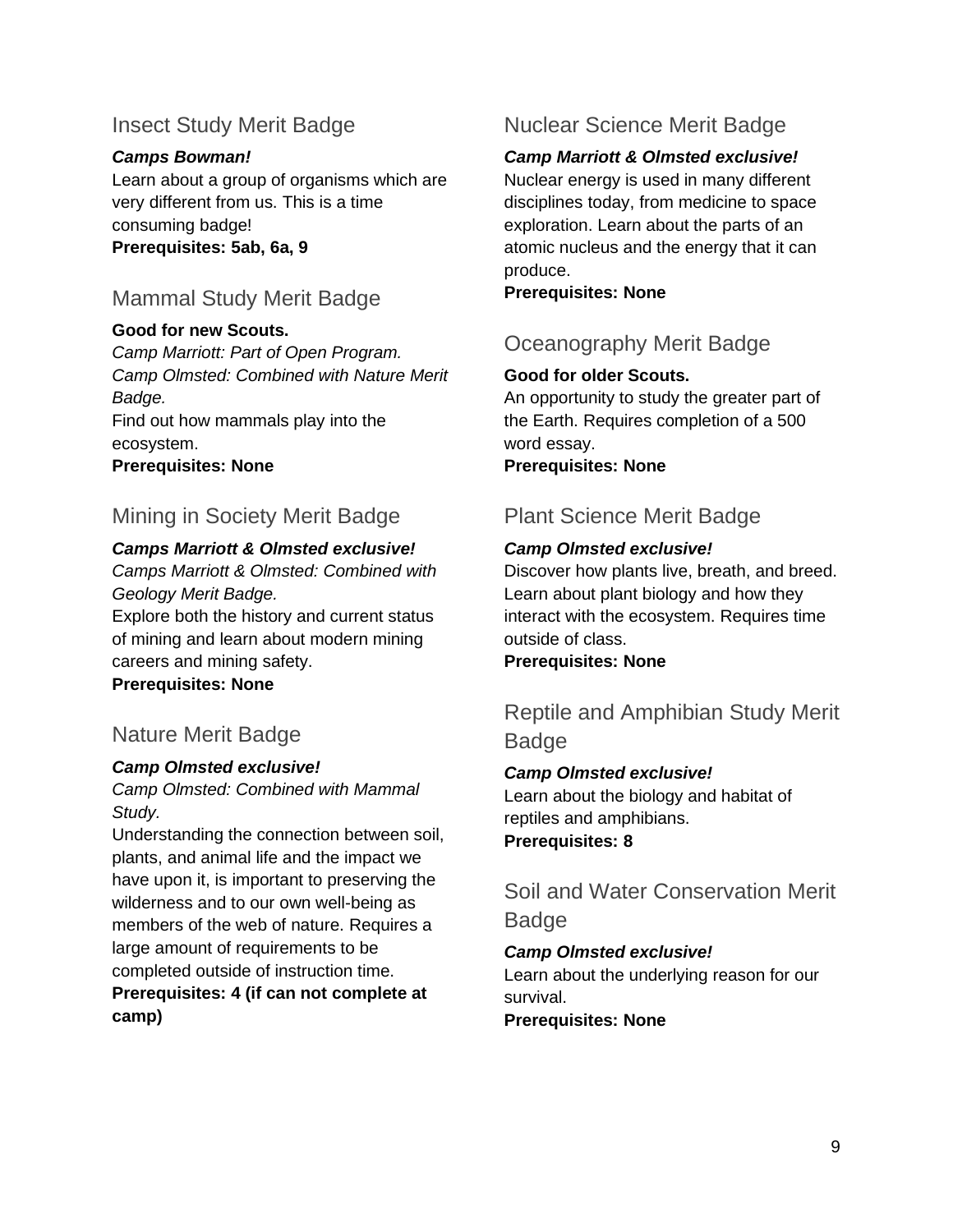# Space Exploration Merit Badge

#### **Good for new Scouts.**

How are we getting into space and what do we do once we're there? In addition to learning about space, Scouts will build a model rocket and launch it during evening program as part of this Merit Badge. *Cost of materials is \$12 to \$17.*

#### **Prerequisites: None**

*Offered at the Tech Center at Camp Olmsted.*

# Weather Merit Badge

Learn the basics of predicting and tracking weather patterns. **Prerequisites: 9**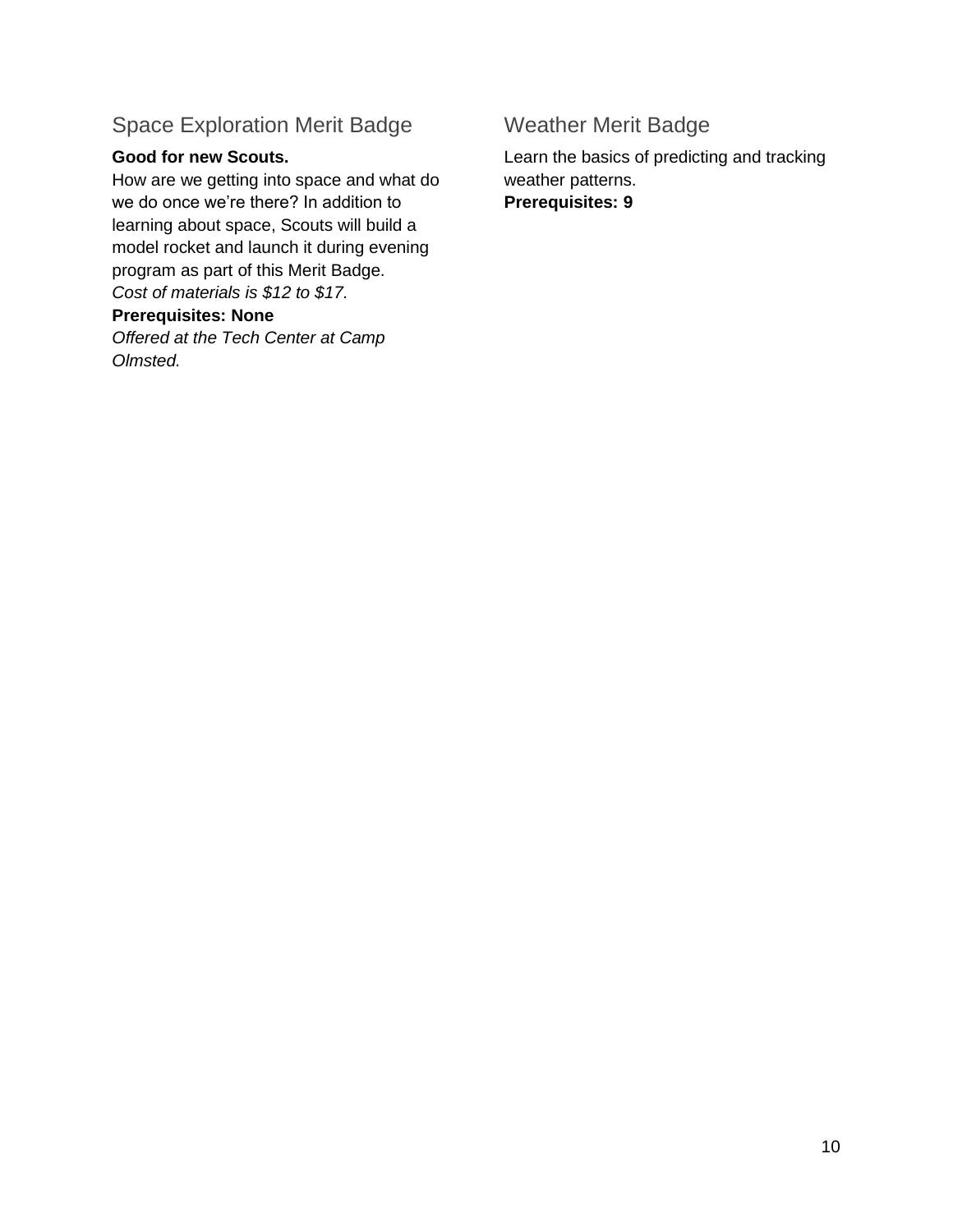# <span id="page-10-0"></span>**Handicraft**

# Architecture Merit Badge

*At Camp Bowman. See main entry under Culture Craft.*

# Art

*Camp Bowman: Part of Evening Program. Camp Marriott: Part of Open Program. Camp Olmsted: Combined with Sculpture Merit Badge.*

#### **Good for new Scouts.**

Get creative! A good Merit Badge for any Scout. Allows Scouts to produce creative work.

**Prerequisites: 6**

# Basketry Merit Badge

#### **Good for new Scouts.**

*Camp Marriott: Part of Open Program.* Learn about baskets and make woven souvenirs to take home. Projects include a round basket, a square basket, and a small stool. To avoid confusion, please wait and buy materials at camp. This badge can call for Scouts to put in extra work. *Cost of materials is \$15 to \$20.* **Prerequisites: None**

# Crime Prevention Merit Badge

*At Camp Olmsted. See main entry under Culture Craft.*

# Fingerprinting Merit Badge

*Camp Marriott exclusive! Camp Marriott: Part of Open Program.* **Good for new Scouts.** Learn about fingerprints and how we have come to use them today. **Prerequisites: None**

# Game Design Merit Badge

Analyze tactics and strategies that went into designing various games and learn how to use these tactics and strategies to create games of your own. Good for any Scout! **Prerequisites: None**

*Offered at the Tech Center at Camp Olmsted.*

# Graphic Arts Merit Badge

#### *Camp Olmsted exclusive!*

Engage your inner artist to make your imagination a 2-D reality. Scouts will be able to try their hand at screen printing in this badge.

**Prerequisites: 4**

# Inventing Merit Badge

#### *Camp Olmsted exclusive!* Are you ready to be one of the top innovators of tomorrow? Get your start here. **Prerequisites: 8**

# Leatherwork Merit Badge

#### **Good for new Scouts.**

*Camp Marriott: Part of Open Program.* Learn about leather and make some souvenirs to take home. Projects include a knife pouch and a segment of woven gimp. *Cost of materials \$10 to \$15.* **Prerequisites: None**

# Moviemaking Merit Badge

*At Camp Marriott. See main entry under Culture Craft.*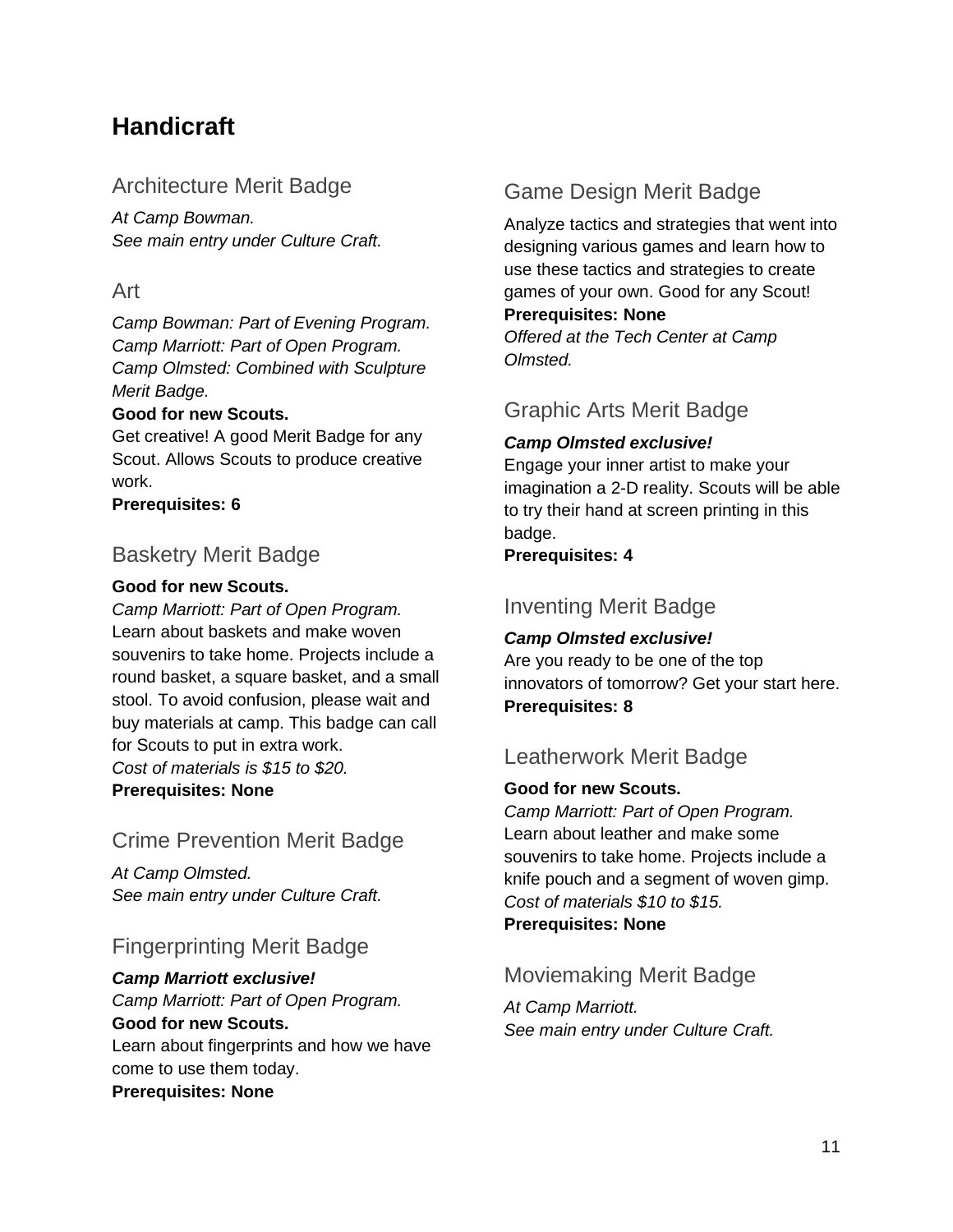# Photography Merit Badge

*Olmsted: Combined with Journalism.* Good for Scouts who like technology and wish to learn the basics of photography. Scouts are encouraged to bring their own digital camera. Bring a flash drive for photo sharing. Scouts must have completed their Cyber Chip.

#### **Prerequisites: 1a**

*Offered at Culture Craft at Camp Olmsted.*

## Pottery Merit Badge

#### *Camp Marriott exclusive!*

Learn about the art of pottery and ceramics. Use a pottery wheel, kiln, and sculpting tools to make art. **Prerequisites: None**

#### Sculpture Merit Badges

#### *Camp Olmsted exclusive!*

*Camp Olmsted: combined with Art.* Express your creativity in 3D and learn about the importance of visual arts. **Prerequisites: None**

# Sports Merit Badge

#### *Camp Olmsted exclusive!*

From physical fitness to sportsmanship and everything in between. Scouts should review the requirements before committing to this badge.

**Prerequisites: 2a, 4, 5**

# Welding Merit Badge

#### *Camp Marriott & Bowman exclusive!* **Recommended for older Scouts.**

Learn the fundamentals and techniques of welding, along with how to safely work with welding equipment.

**Prerequisites: None** *Offered at The Guild at Camp Marriott.*

# Wood Carving Merit Badge

*Camp Marriott: Part of Open Program.* Learn about the hobby of carving and make carved souvenirs to take home. Projects include a relief carving and a neckerchief slide. Scouts must have Totin' Chip. Bring money to first class. *Cost of materials \$3 to \$5.* **Prerequisites: 2a**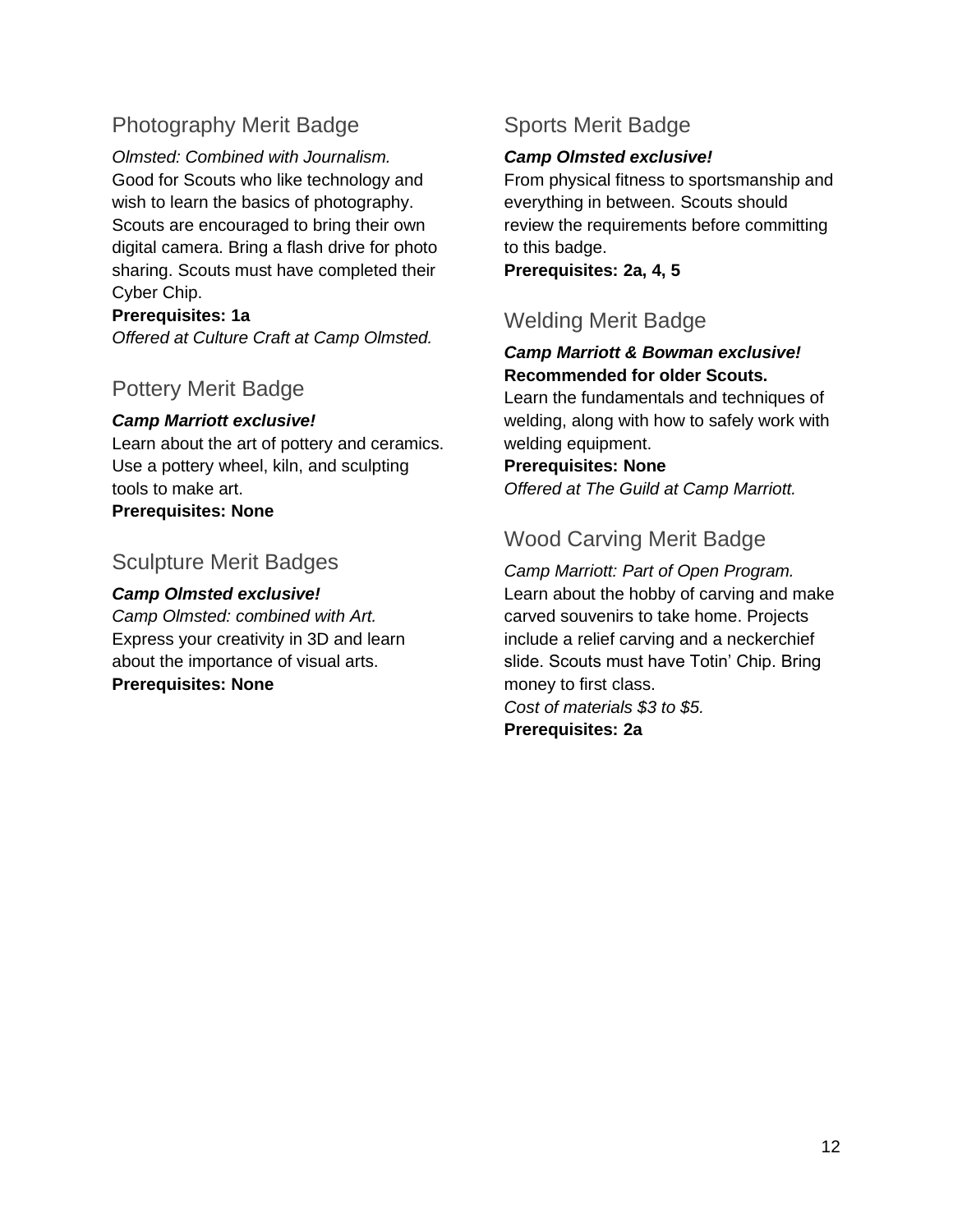# <span id="page-12-0"></span>**Scoutcraft**

# Camping Merit Badge

*Eagle-required*

Offers an introduction to many basic outdoor skills, including trip planning, packing, Leave No Trace, basic land navigation, and gear familiarization. Difficult to complete at camp. Opportunities for 9c will be available outside of class. **Prerequisites: 4b, 5e, 7, 8cd, 9abc**

# Cooking Merit Badge

#### *Eagle-required*

#### *Camps Bowman & Marriott exclusive!* **Good for older Scouts.**

Scouts will learn the skills to safely handle and prepare food, and then develop the basic skills required to make a meal.

#### **Prerequisites: 4, 6**

*Offered at The Guild at Camp Marriott.*

# Emergency Preparedness Merit Badge

#### *Eagle-required* **Good for older Scouts.**

Introduces Scouts to various aspects of emergency planning and response, including advanced first aid, search and rescue, backcountry emergency response, and emergency prevention and recovery. Need to have First Aid Merit Badge or be taking concurrently. Need to have First Aid skills prior to camp. Need to bring personal emergency kit to camp.

#### *Some requirements in this badge involve physical proximity.* **Prerequisites: 1, 2c, 8b**

# First Aid Merit Badge

*Eagle-required* **Good for older Scouts.** Teaches basic first aid for common injuries and medical emergencies that Scouts may face.

*Some requirements in this badge involve physical proximity.* **Prerequisites: 1** *Offered at Admin at Camp Bowman.*

# Fishing Merit Badge

*Camp Marriott: Part of Open Program.* Learn about the sport of fishing. Scouts will most likely need to spend time outside of class to catch fish. Fishing rod recommended.

**Prerequisites: 9, 10**

*Offered at Nature at Camp Bowman.*

# Geocaching Merit Badge

## *Camp Marriott exclusive!*

Geocaching is kind of like treasure hunting with a GPS! Find and place geocaches while learning about geocaching culture and practices. It is a good idea to bring trinkets (like toy soldiers) so you can trade. **Prerequisites: None**

# Orienteering Merit Badge

#### **Good for older Scouts.**

Teaches the sport of orienteering and the principles of land navigation. Compass recommended.

**Prerequisites: 7 (some courses may be offered at camp outside of class time)**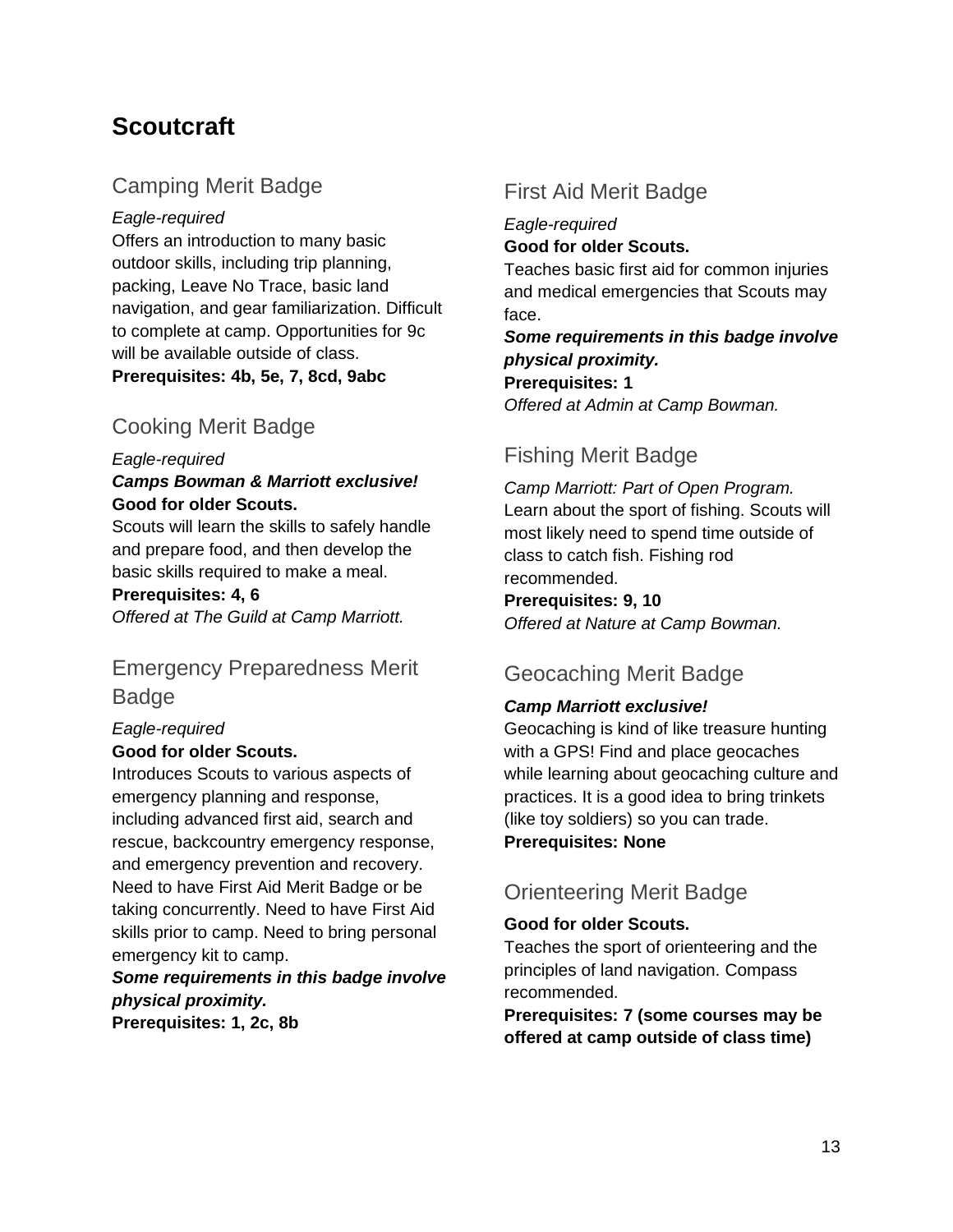# Paul Bunyan Award

#### *Camp Marriott exclusive!* **Recommended for older Scouts.**

*Camp Marriott: Part of Open Program.* An award offered to Scouts who want to learn advanced handling of axes, hatchets, and bow saws. Recommended for older Scouts. Must have Totin' Chip to take course.

**Prerequisites: 3**

# Pioneering Merit Badge

#### **Good for older Scouts.**

Teaches Scouts knot tying, lashings, rope care, and advanced rope techniques so that by the end of the week, they can design and construct a large scale pioneering project. **Prerequisites: None**

# Radio Merit Badge

#### *Camps Marriott & Olmsted exclusive!*

*Camp Marriott: Combined with Signs, Signals, and Codes Merit Badge.* Radio is many things: a broadcast for music or news, a hobby and a community, a survival skill, and more. Learn about the technology behind it all.

#### **Prerequisites: 7**

<span id="page-13-0"></span>*Offered at the Tech Center at Camp Olmsted.*

# Search and Rescue Merit Badge

#### *Camp Marriott exclusive!* **Good for older Scouts.**

Teaches the theory and practice of search and rescue.

**Prerequisites: None**

Signs, Signals, and Codes Merit **Badges** 

#### *Camp Marriott exclusive!*

*Camp Marriott: Combined with Radio Merit Badge.* Learn about the importance of signs, signals, and codes in the past as well as during our current age. **Prerequisites: None**

# Wilderness Survival Merit Badge

Teaches survival mentality, firecraft, improvised shelter, survival techniques for different environments, and signaling and rescue readiness. Scouts will hike up the mountain and spend the night in a shelter they must construct. Not recommended for first year Scouts. **Prerequisites: 5**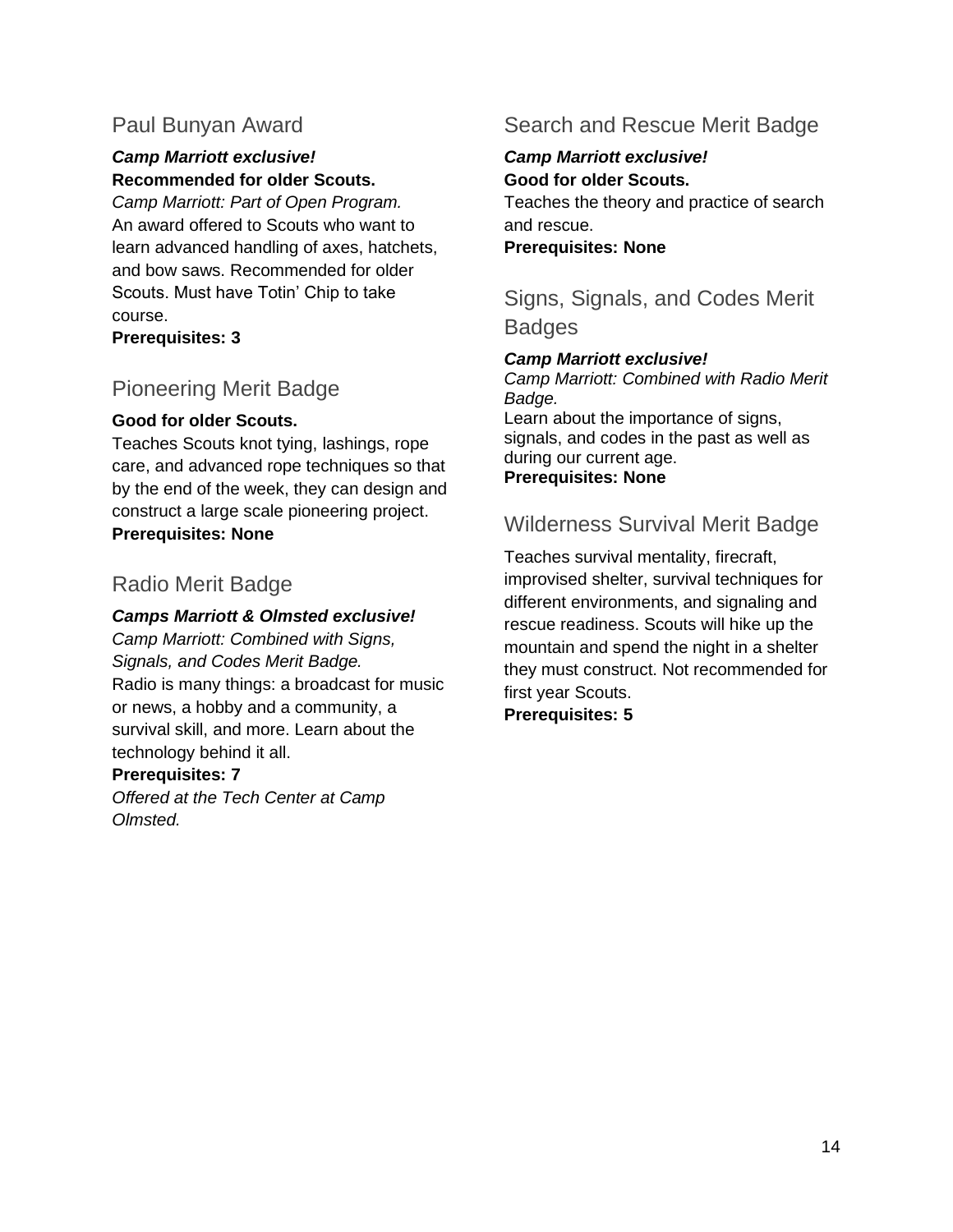# **Shooting Sports**

When scouts sign up for Shooting Sports Merit Badges, they are signed up for a block in the morning and in the afternoon. For example, Archery A is Period 1 and Period 4. Archery B is Period 2 and 5. The splitting of Shooting Sports Merit badges between morning and afternoon is to ensure every scout gets equal opportunities to shoot throughout the day.

# Archery Merit Badge

Learn the fundamentals and safety involved with archery. 2 hours daily. Not recommended for first year Scouts. **Prerequisites: None**

# Open Shoot

A shooting session for anyone who wants to shoot.

# Rifle Shooting Merit Badge

Learn the fundamentals and safety involved with rifle shooting and handling. 2 hours daily. Not recommended for first year Scouts.

**Prerequisites: None**

# Shotgun Shooting Merit Badge

#### **Recommended for 13 years and older, though largely dependent on the size of the Scout.**

Learn the fundamentals and safety involved with shotgun shooting and handling. *Class fee \$45.* **Prerequisites: None**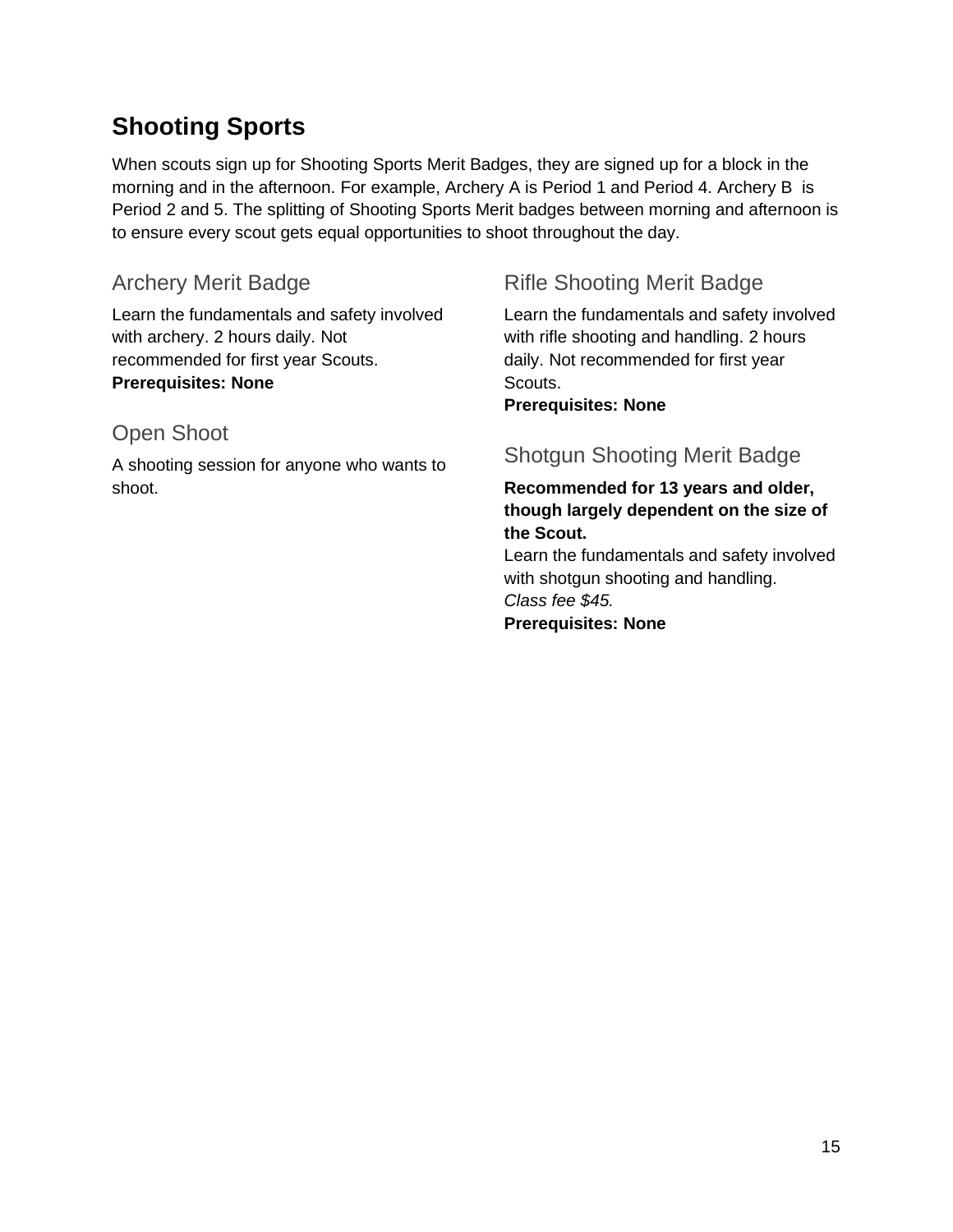# <span id="page-15-0"></span>**Tech Center (Olmsted only)**

# Animation Merit Badge

#### *Camp Olmsted exclusive!*

Tell stories, test your creativity, and demonstrate your artistic skills. **Prerequisites: None**

# Astronomy Merit Badge

*At Camp Olmsted. See main entry under Ecology/Nature.*

# Aviation Merit Badge

*Camp Olmsted exclusive!* An introduction to the world of mechanical flight and the aircraft industry. **Prerequisites: 4a OR b OR c**

# Communication Merit Badge

*At Camp Olmsted. See main entry under Culture Craft/Eagle's Eyrie.*

# Digital Technology Merit Badge

#### *Camp Olmsted exclusive!*

A fast growing field, this badge used to be called Computers before catching up to the varied ways digital technology manifests in our society. Requires up to date Cyber Chip.

**Prerequisites: 1**

# Electricity Merit Badge

#### *Camp Olmsted exclusive!*

*Camp Olmsted: Combined with Electronics Merit Badge.*

Learn what happens when you turn on a switch and make your own electrical connections.

**Prerequisites: 2, 8**

# Electronics Merit Badge

#### *Camp Olmsted exclusive!*

*Camp Olmsted: Combined with Electricity Merit Badge.*

Apply your knowledge of electricity to complete circuit boards and other electronic devices.

**Prerequisites: None**

# Engineering Merit Badge

#### *Camps Marriott & Olmsted exclusive!*

Use scientific principles to invent, design, and build. Completion of requirement 4 is based on the availability of an engineer to meet with the class during the week.

#### **Prerequisites: 4**

*Offered at The Guild at Camp Marriott.*

# Game Design Merit Badge

*At Camp Olmsted. See main entry under Handicraft.*

# Programming Merit Badge

#### *Camp Olmsted exclusive!*

In this tech-focused badge, Scouts will learn about the history and current standards of programming and be able to put their coding skills to the test with three projects.

**Prerequisites: None**

# Radio Merit Badge

*At Camp Olmsted. See main entry under Scoutcraft.*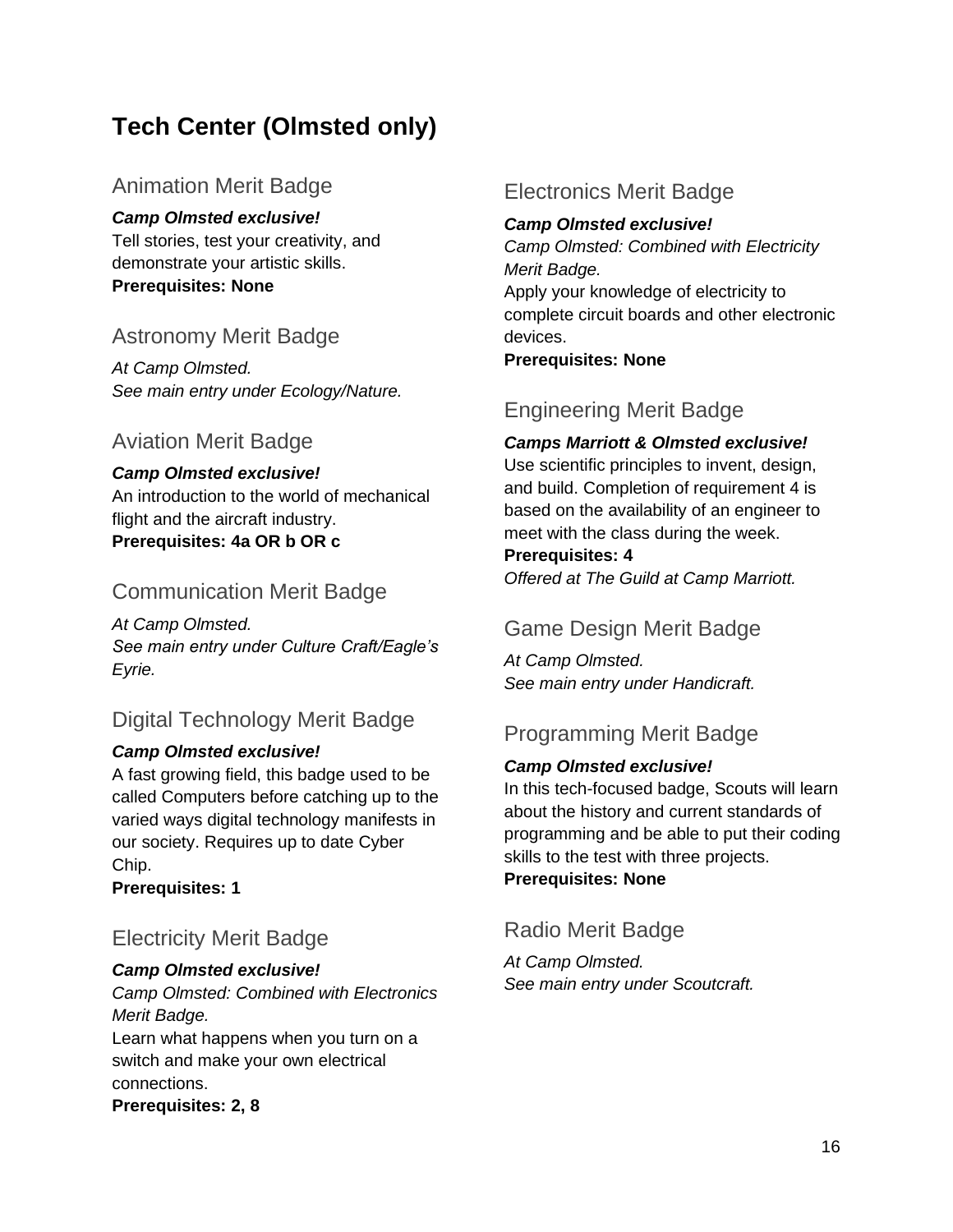# Robotics Merit Badge

# *Camp Olmsted exclusive!*

<span id="page-16-0"></span>Enter the fun world of robotics and be prepared to compete by the end of the week! *Class fee \$20.* **Prerequisites: None**

# Space Exploration Merit Badge

*At Camp Olmsted. See main entry under Ecology/Nature.*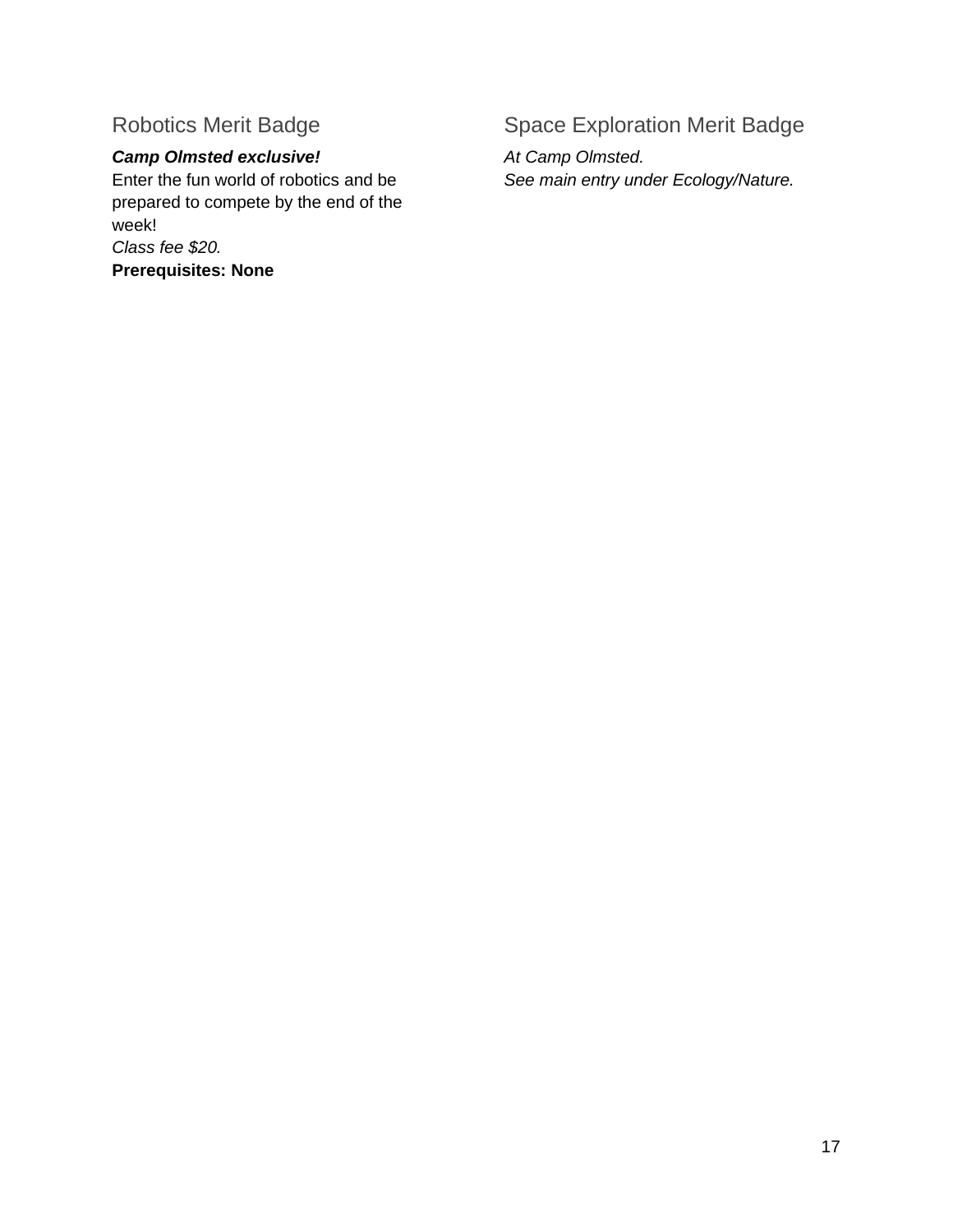# **The Guild (Marriott only)**

## Automotive Maintenance

#### *Camp Marriott exclusive!* **Good for older Scouts.**

Get hands on experience with our old camp vehicles and learn about the inner-workings of cars, trucks, and other motor vehicles. **Prerequisites: None**

# Composite Materials Merit Badge

#### *Camp Marriott exclusive!*

Take on a new type of craft. Learn about composite materials and use them to complete projects. **Prerequisites: 4**

# Cooking Merit Badge

*At Camp Marriott. See main entry under Scoutcraft.*

# Engineering Merit Badge

*At Camp Marriott. See main entry under Tech Center.*

## Home Repairs Merit Badge

#### *Camp Marriott exclusive!*

A badge for those who enjoy home improvement shows or who just want to learn how to do maintenance around their home. Level up your fix-it proficiency as you learn a variety of different skills to take back with you.

#### **Prerequisites: None**

## Metalwork Merit Badge

#### *Camp Marriott exclusive!* **Good for older Scouts.**

Learn about the different areas of metalwork and try your hand at working with sheet metal and blacksmithing. You'll need your arm strength here! **Prerequisites: None**

# Plumbing Merit Badge

#### *Camp Marriott exclusive!*

Plumbing is all about the systems that keep us comfortable. Practice cutting, threading, and soldering and be prepared for the next time something springs a leak. **Prerequisites: None**

# Welding Merit Badge

*At Camp Marriott. See main entry under Handicraft.*

# Woodwork Merit Badge

#### *Camp Marriott exclusive!* **Good for older Scouts.**

Although they both work with wood,

woodworking requires a different set of tools that wood carving and creates larger scale projects, like furniture, birdhouses, toys, and such. Completion of requirement 7 is based on the availability of a cabinetmaker or carpenter to meet with the class during the week.

**Prerequisites: 1c, 7**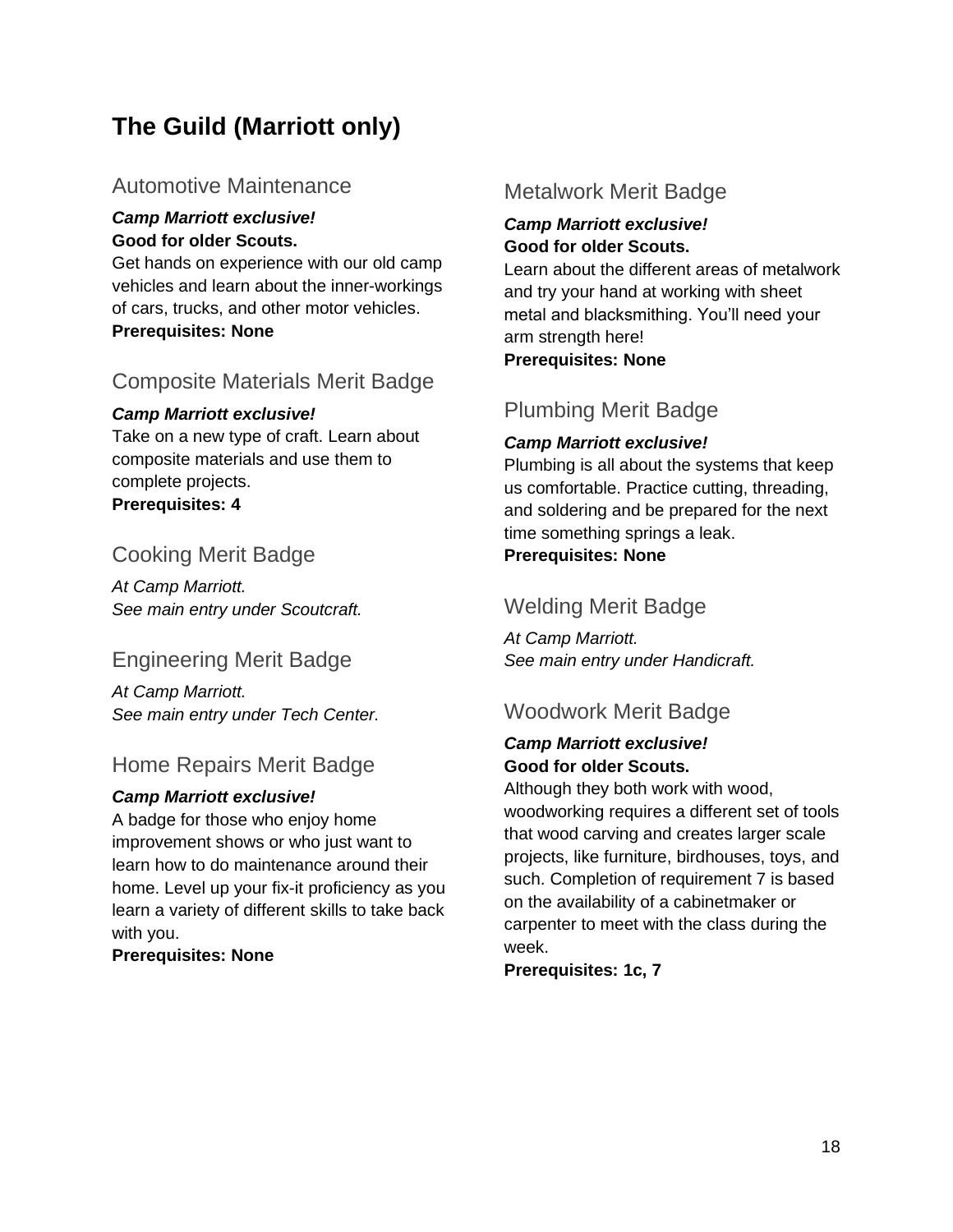# <span id="page-18-0"></span>**New Scout Programs**

Each of the Scouts BSA camps offers its own program for new Scouts. These programs are designed to introduce the Scout that has just crossed over or just joined to Scouts BSA and Scout Camp. All programs offer a mix of advancement requirements from Scout, Tenderfoot, Second Class, and First Class, a chance to earn Merit Badges, and, of course, fun!

To see what requirements are covered and the Merit Badges and activities available for each program, please refer to the schedules for the specific camps.

#### Bowman Brigade

*At Camp Bowman* To register, sign up for the afternoon advancement session. Then, sign up for Merit Badges or other activities to complete your daily schedule. Campers can also sign up for Merit Badges in the evening on the day of arrival.

## New Scout Quest

*At Camp Marriott* To register, sign up for the morning advancement session. Then, sign up for Merit Badges or other activities to complete your daily schedule.

**Trailshead** 

*At Camp Olmsted* To register, sign up for the afternoon or morning advancement session. Then, sign up for Merit Badges or other activities to complete your daily schedule.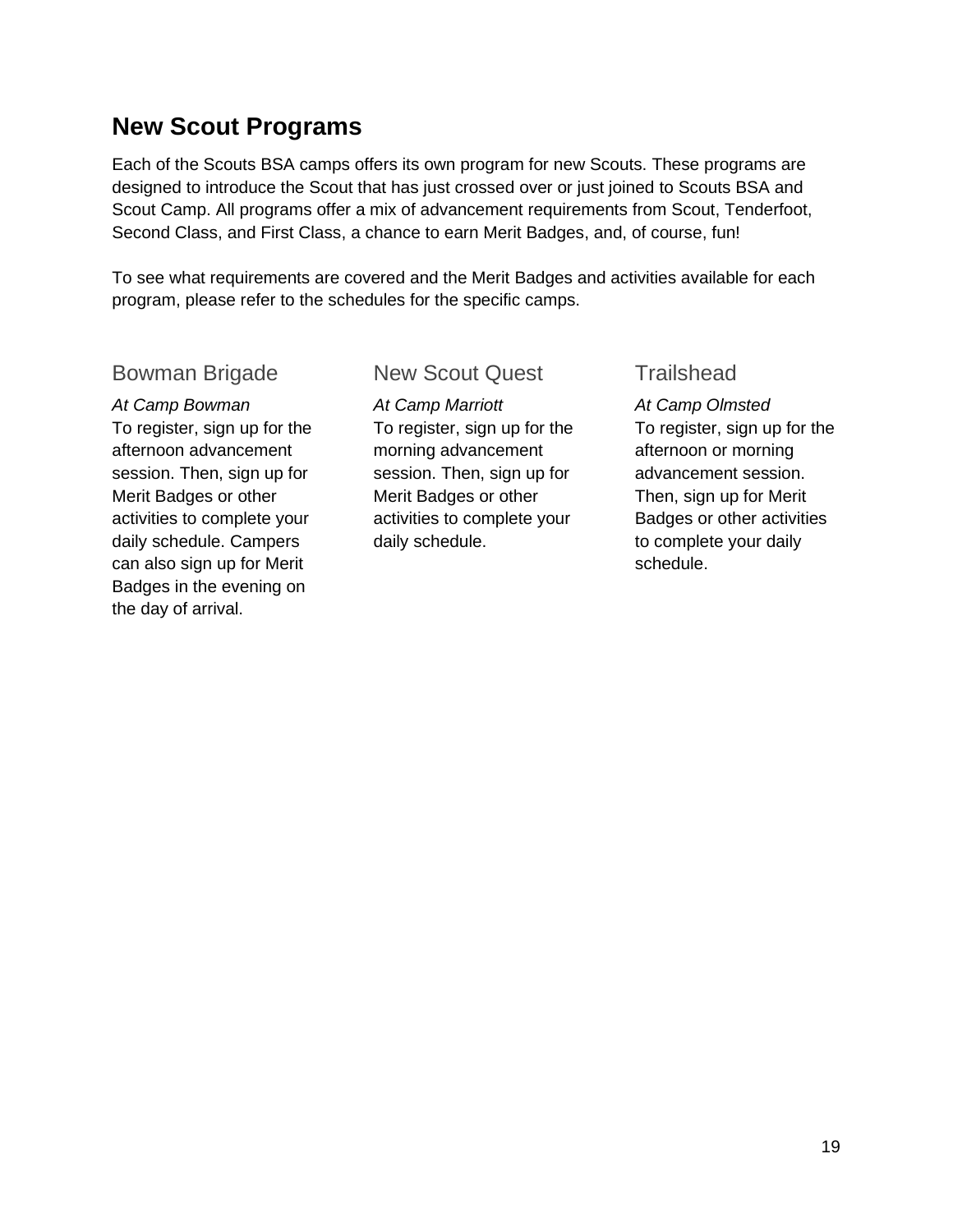# <span id="page-19-0"></span>**Older Scout Activities**

In addition to advanced Merit Badges and activities, Older Scouts can take part in four of the reservation-wide programs offered to Scouts at the three Goshen Scout Camps – Bowman, Marriott, and Olmsted. When necessary, Scouts should arrange transportation with the Camp Staff at the Admin building or provide their own transportation.

## ATV Program

#### **Must be 16 years or older.**

Not a Merit Badge. Explore the beautiful scenery of Goshen Scout Reservation while learning how to safely operate an All Terrain Vehicle. Participants must bring a long sleeve shirt, long pants, and sturdy shoes. This program is offered at Camp Post. *Class fee \$50. Limited class size: 7 spots per session*

Climbing Merit Badge

#### **Recommended for older Scouts.**

Learn about the fundamentals and basics of climbing, belaying, and belaying safety. Classes take place in hour and a half sections at the Camp Post climbing wall. **Prerequisites: None**

# **COPE**

#### **Recommended for older Scouts.**

Not a Merit Badge. Challenging Outdoor Personal Experience, or COPE, is a positive learning experience for an individual or group. Learn leadership skills, teamwork, and build confidence with other Scouts by completing team-building initiatives along with both low and high ropes courses. COPE is offered at Camp Post.

## Goshen Vets

**Recommended for 14 years and up.** Not a Merit Badge. Goshen Vets is Goshen's premier customizable program, intended for older scouts and offering more freedom than any other program on the lake. Take advantage of the coolest activities at Goshen, including waterskiing, wakeboarding, shooting, hiking, and a Taste of Lenhok'sin with visits to outposts (All activities are subject to availability, and the ages and abilities of the Vets participants. 21+ leadership may be required for activities outside of base camps). The first Goshen Vets meeting will be on Monday at 9am near the Camp Bowman Admin building.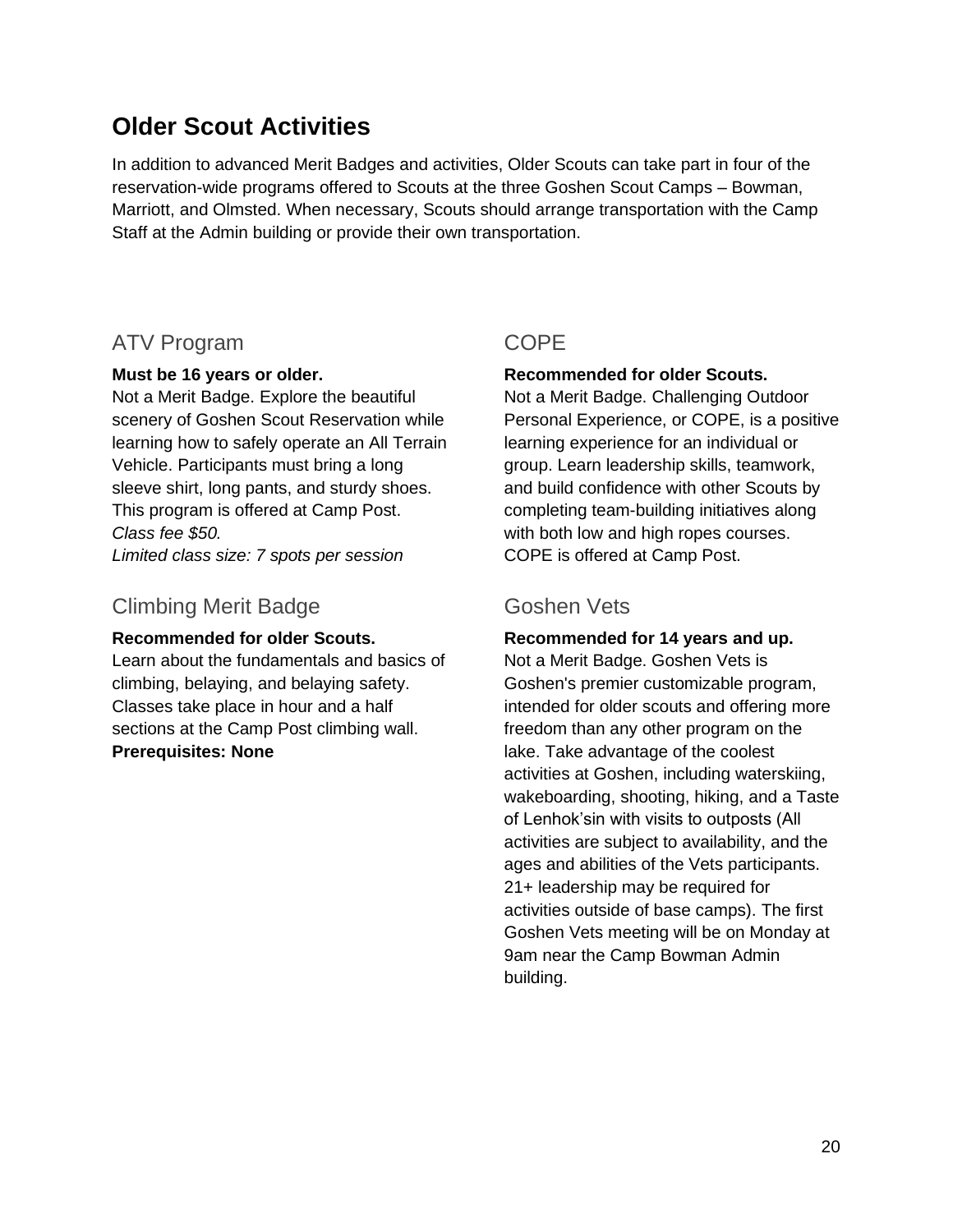# <span id="page-20-0"></span>Merit Badge Index

## *A*

American Business · 5 American Cultures · 5 American Heritage · 5 American Labor · 5 Animal Science · 8 Animation · 16 Archaeology · 5, 8 Archery · 15 Architecture · 5  $Art·11$ Astronomy · 8 Automotive Maintenance · 18 Aviation · 16

## *B*

Basketry · 11 Bird Study · 8

# *C*

Camping · 13 Canoeing · 3 Chemistry · 8 Chess · 5 Citizenship in the Nation  $\cdot$  6 Citizenship in the World · 6 Climbing · 20 Communication · 6 Composite Materials · 18  $Cooking \cdot 13$ Crime Prevention · 6

## *D*

Digital Technology · 16

#### *E*

Electricity · 16 Electronics · 16 Emergency Preparedness · 13 Engineering  $\cdot$  16 Entrepreneurship · 6 Environmental Science · 8

#### *F*

Fingerprinting · 11 First Aid · 13 Fish and Wildlife Management · 8 Fishing · 13 Forestry · 8

# *G*

Game Design · 11 Geocaching · 13 Geology · 8 Graphic Arts · 11

#### *H*

Home Repair · 18

# *I*

Insect Study · 9 Inventing · 11

## *J*

Journalism · 6

#### *K*

Kayaking · 3

#### *L*

Leatherwork · 11 Lifesaving · 3